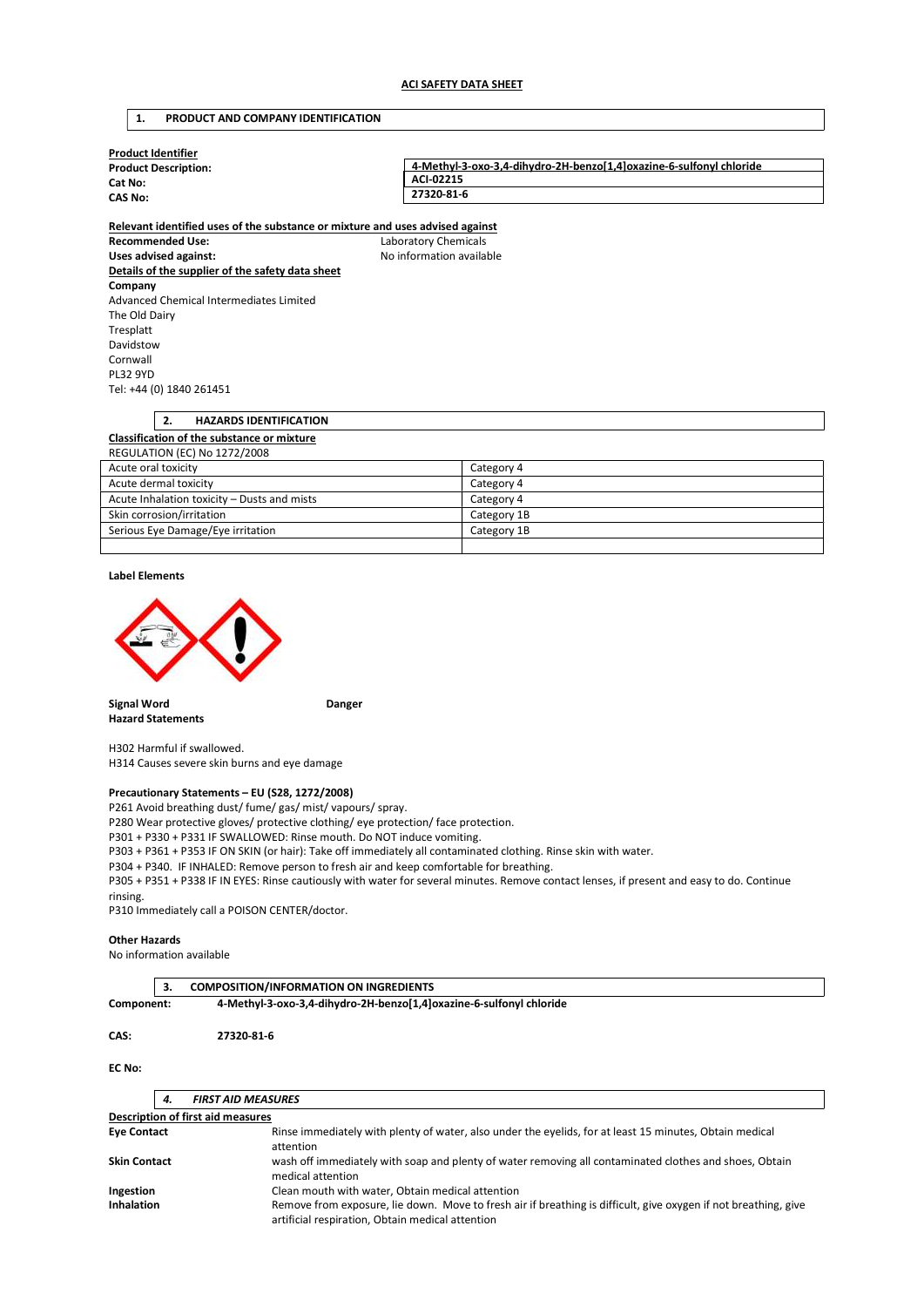# 5. FIRE-FIGHTING MEASURES

# Extinguishing media

Suitable Extinguishing Media

Water spray Carbon dioxide (CO2) Dry chemical foam

Extinguishing media which must not be used for safety reasons

No information available

## Special hazards arising from the substance or mixture

Thermal decomposition can lead to release of irritating gases and vapours

Advice for fire-fighters

As in any fire, wear self-contained breathing apparatus pressure-demand, MSHA/NIOSH (approved or equivalent) and full protective gear.

# 6. ACCIDENTAL RELEASE MEASURES Personal precautions, protective equipment and emergency procedures Ensure adequate ventilation Environmental precautions Prevent further leakage or spillage if safe to do so Methods and material for containment and cleaning up Sweep up or spillage and collect in suitable container for disposal. Use suitable absorbent if required. Do not let this chemical enter the environment 7. HANDLING AND STORAGE Precautions for Safe Handling Avoid contact with skin and eyes. Do not breath dust. Do not breath vapours or spray mist. Do not ingest Conditions for Safe Storage, including and incompatibilities Keep in a dry, cool and well-ventilated place. Keep container tightly closed. 8. EXPOSURE CONTROLS/PERSONAL PROTECTION Control Parameters Exposure limits **Exposure limits Not applicable** ... Derived No Effect Level (DNEL) No information available **Predicted No Effect Concentration** No information available (PNEC) Exposure Controls Engineering Measures Ensure adequate ventilation, especially in confined areas. Ensure that eyewash stations and safety showers are close to workstation location. Personal Protective Equipment 1. Eye protection Goggles 2. Hand protection **Protective gloves** 3. Skin and body protection Wear appropriate protective gloves and clothing to prevent skin exposure 4. Respiratory protection Follow the OSHA respirator regulations found in 29 CFR 1910.134 OR European Standard EN 149. Use a NIOSH/MSHA or European Standard EN 149 approved respirator if exposure limits are exceeded or if irritation or other symptoms are experienced.

Hygiene Measures **Handle in accordance with good industrial hygiene practice** Handle in accordance with good industrial hygiene practice Environmental Exposure Controls No information available

## 9. PHYSICAL AND CHEMICAL PROPERTIES

| <b>Physical State</b>      | Solid       |
|----------------------------|-------------|
| Appearance                 | Beige solid |
| <b>Boiling Point/Range</b> |             |
| <b>Melting Point/Range</b> |             |
| <b>Flash Point</b>         |             |
|                            |             |
| <b>Molecular Formula</b>   | C9H8CINO4S  |
| <b>Molecular Weight</b>    | 261.69      |
|                            |             |

#### 10. STABILITY AND REACTIVITY

**Reactivity** Chemical Stability Stable under normal conditions Possibility of Hazardous Reactions Hazardous Polymerization No information available Hazardous Reactions No information available Conditions to Avoid Incompatible products. Heat. Incompatible Materials Acids, bases, strong oxidizing agents, strong reducing agents, Hazardous Decomposition Products